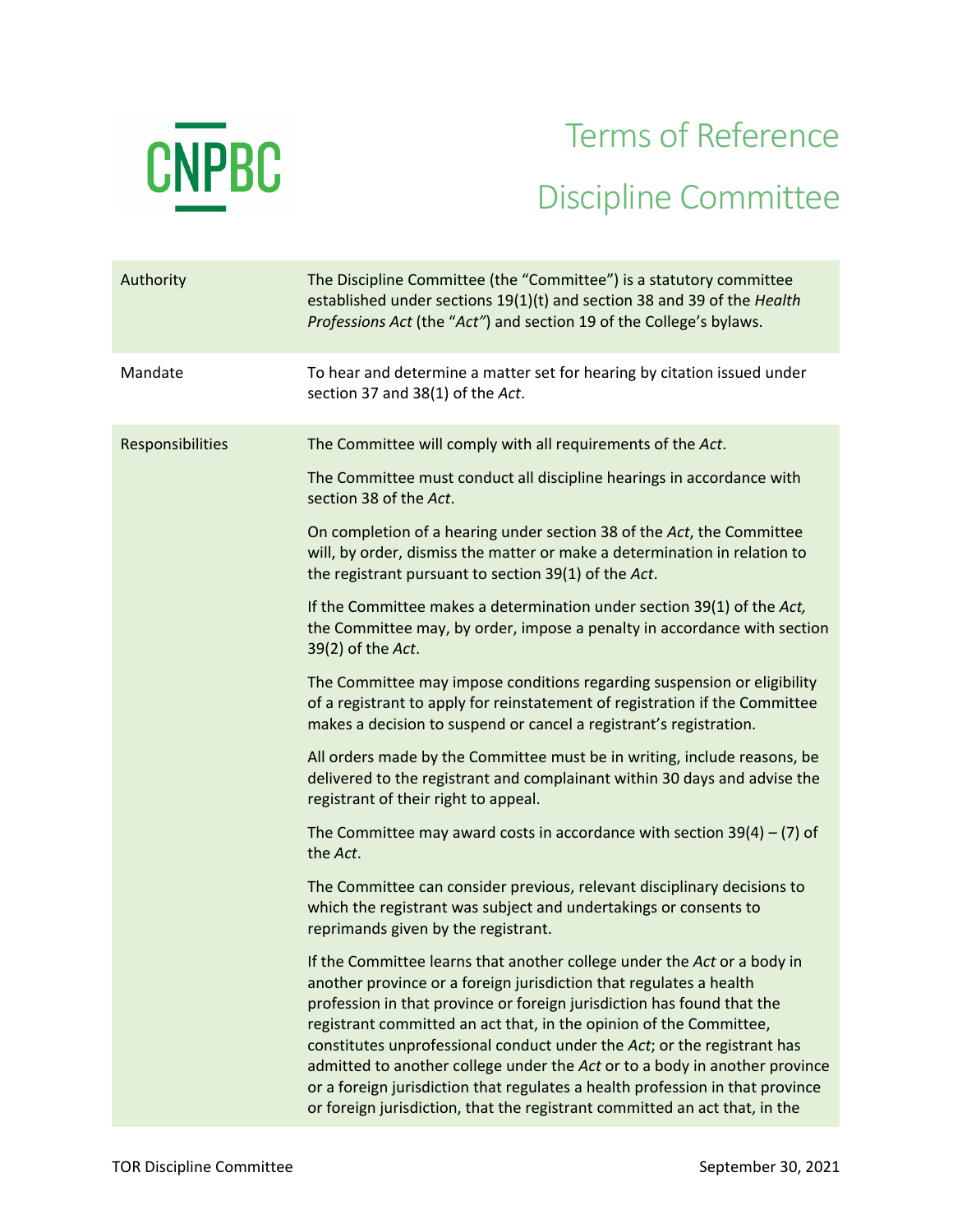|                     | opinion of the Committee, constitutes unprofessional conduct under the<br>Act, the Committee may, without issuing a citation or conducting a hearing<br>under section 38 of the Act, make an order respecting the registrant, and<br>sections 39(3), (5) and (7) to (10) of the Act applies as if a determination<br>had been made under section 39(1) of the Act by the Committee.<br>The powers and duties of the Board regarding the revocation of<br>corporation permits in section 44 of the Act are delegated to the<br>Committee (section 98 (1) of the Bylaws). |
|---------------------|-------------------------------------------------------------------------------------------------------------------------------------------------------------------------------------------------------------------------------------------------------------------------------------------------------------------------------------------------------------------------------------------------------------------------------------------------------------------------------------------------------------------------------------------------------------------------|
| Composition         | The Committee consists of at least three persons appointed by the Board.                                                                                                                                                                                                                                                                                                                                                                                                                                                                                                |
|                     | At least one-third of the Committee must consist of public representatives.                                                                                                                                                                                                                                                                                                                                                                                                                                                                                             |
|                     | The Board chair and the registrar may not be ex officio members of the<br>Committee.                                                                                                                                                                                                                                                                                                                                                                                                                                                                                    |
|                     | No person may be a member of the Committee while being a member of<br>the Inquiry Committee.                                                                                                                                                                                                                                                                                                                                                                                                                                                                            |
|                     | No member of the Committee may be a member of the panel hearing a<br>matter in which they were involved as a member of the Inquiry Committee<br>or has had any prior personal involvement.                                                                                                                                                                                                                                                                                                                                                                              |
|                     | The Chair (and Vice Chair if required) are appointed by the Board.                                                                                                                                                                                                                                                                                                                                                                                                                                                                                                      |
| Competencies        | One or more Committee members will have the following specific<br>competencies or experience:                                                                                                                                                                                                                                                                                                                                                                                                                                                                           |
|                     | Adjudication and Hearing: Knowledge and experience of participating<br>in and/or chairing hearings within a legislative framework, and an<br>understanding of administrative law principles and procedural fairness.                                                                                                                                                                                                                                                                                                                                                    |
|                     | Committee/Panel Leadership: Experience in facilitating committee or<br>panel meetings, developing a positive culture, conflict resolution, and<br>fostering effective decision making.                                                                                                                                                                                                                                                                                                                                                                                  |
|                     | Governance Expertise: Understand how governance works, how<br>committees should function, and be able to think critically about<br>committee structures and practices.                                                                                                                                                                                                                                                                                                                                                                                                  |
| Term of Appointment | Appointments for all Committee members, including the Committee chair,<br>are for three years. Terms will be staggered to avoid complete change over<br>of committee members in any given year. Appointees are eligible for<br>reappointment by the Board, to a maximum of three consecutive terms.                                                                                                                                                                                                                                                                     |
|                     | A registrant appointed to the Committee ceases to be a member if they are<br>no longer a registrant in good standing or if they become a College<br>employee.                                                                                                                                                                                                                                                                                                                                                                                                           |